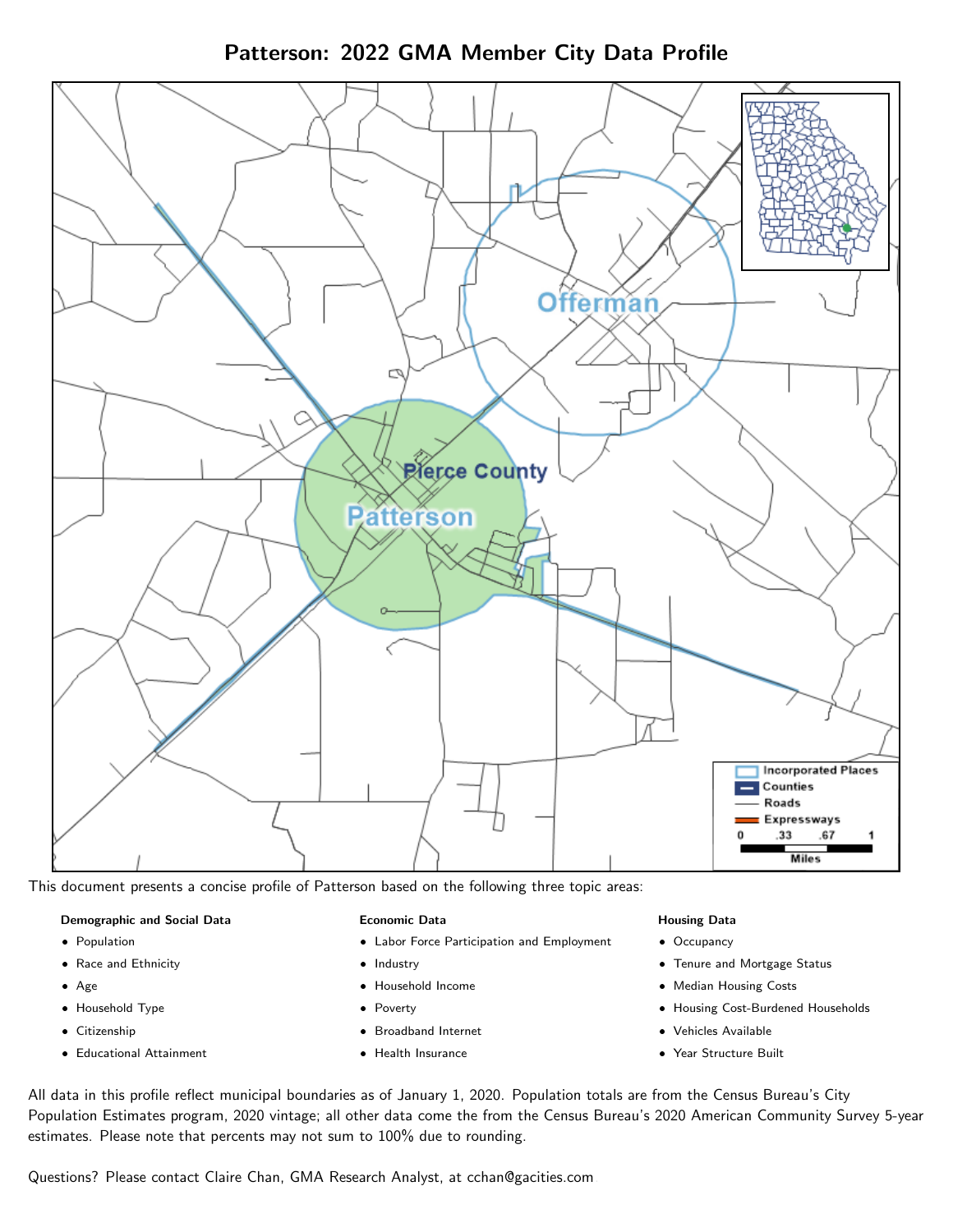# Patterson: Demographic and Social





## **Citizenship**

| <b>Native Born</b><br>100% |  |
|----------------------------|--|

Race and Ethnicity



Source: U.S. Census Bureau, City Population Estimates, 2020 vintage Source: American Community Survey, 2020 5-year estimates, table B03002

## Household Type



Source: American Community Survey, 2020 5-year estimates, table B01001 Source: American Community Survey, 2020 5-year estimates, table B11001

### Educational Attainment



Source: American Community Survey, 2020 5-year estimates, table B05002 Source: American Community Survey, 2020 5-year estimates, table B15002

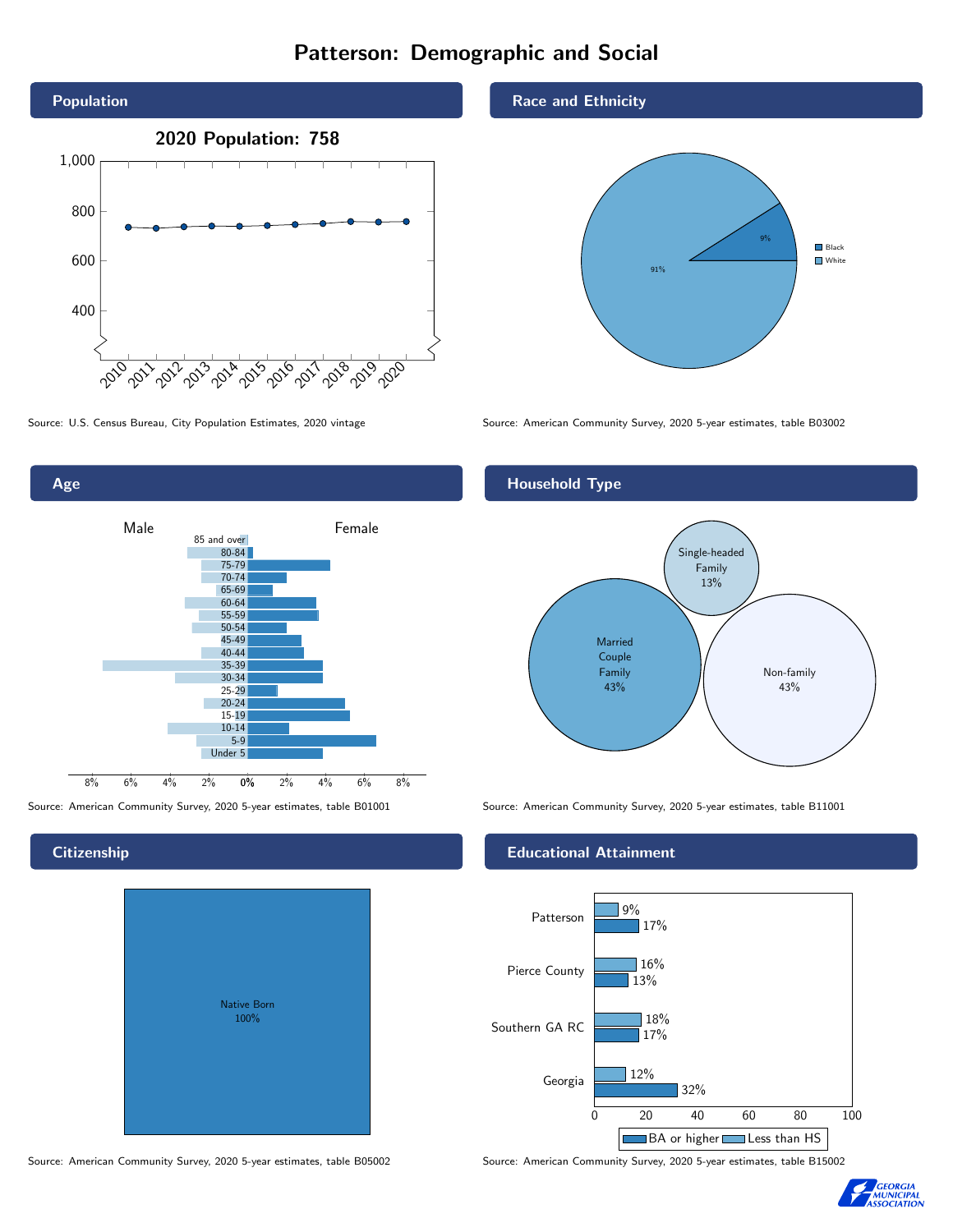# Patterson: Economic



Source: American Community Survey, 2020 5-year estimates, table B23001 Note: Unemployment rate is based upon the civilian labor force.



Source: American Community Survey, 2020 5-year estimates, tables B19013 and B19025 Source: American Community Survey, 2020 5-year estimates, table B17010



#### Industry

| Agriculture, forestry, fishing and hunting, and mining      | $7\%$ |
|-------------------------------------------------------------|-------|
| Construction                                                | 11%   |
| Manufacturing                                               | 15%   |
| <b>Wholesale Trade</b>                                      | 3%    |
| Retail Trade                                                | 5%    |
| Transportation and warehousing, and utilities               | 13%   |
| Information                                                 | 3%    |
| Finance and insurance, real estate, rental, leasing         | $1\%$ |
| Professional, scientific, mgt, administrative, waste mgt    | $1\%$ |
| Educational services, and health care and social assistance |       |
| Arts, entertainment, recreation, accommodation, food        |       |
| service                                                     |       |
| Other services, except public administration                | $2\%$ |
| Public administration                                       | 11%   |

Source: American Community Survey, 2020 5-year estimates, table C24030

## Poverty



## **Health Insurance**



Source: American Community Survey, 2020 5-year estimates, table B28002 Source: American Community Survey, 2020 5-year estimates, table B18135